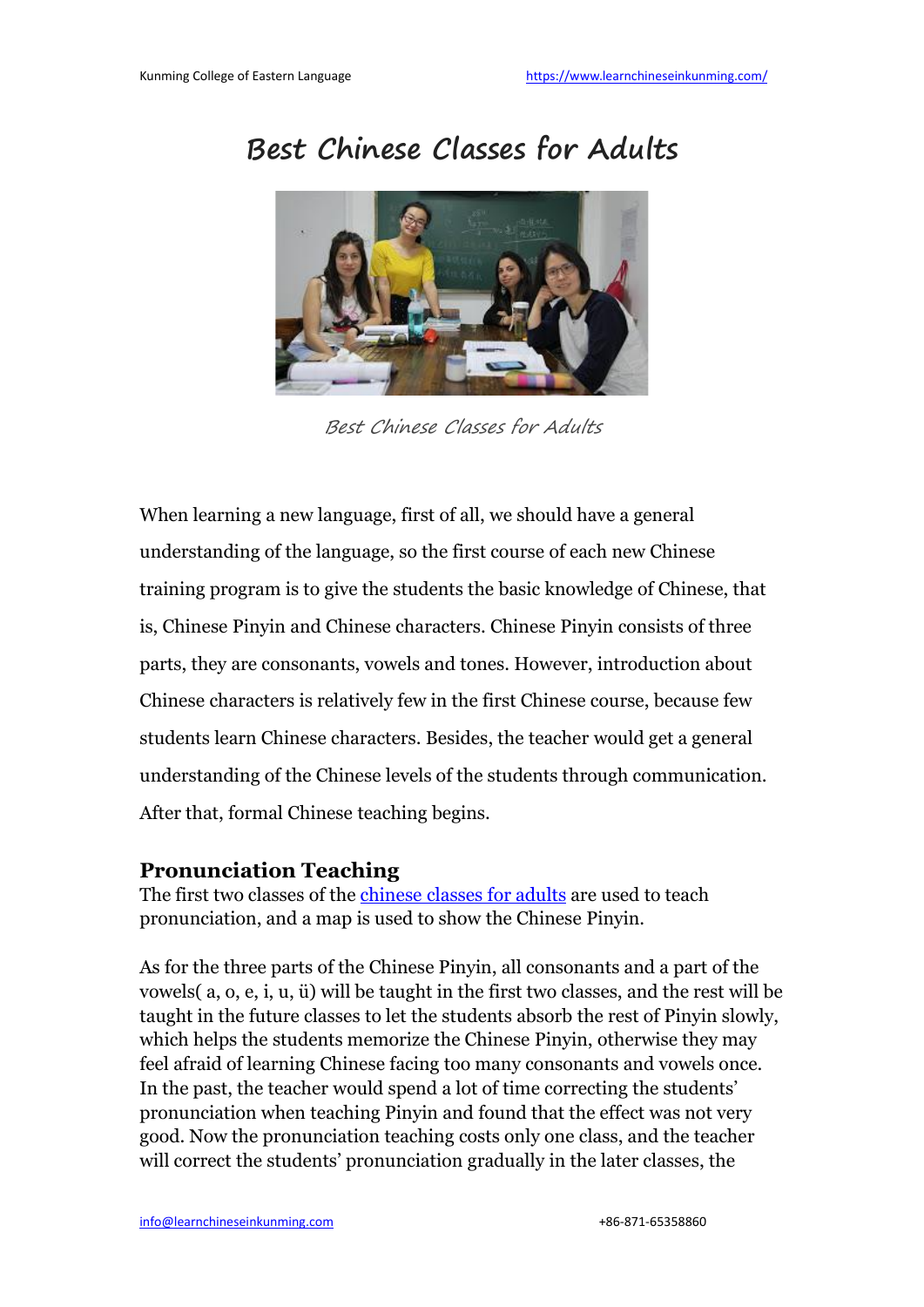effect of which turns out much better than that of the former teaching method. The learning and mastery of the tone are also time-consuming. When learning tones, using gestures while singing vowels can give the students a more intuitive understanding of the pronunciation of the tones. However, in order to let the students pronounce the tones correctly, they need to practice and be corrected continuously. [KCEL](https://www.learnchineseinkunming.com/resources/best-chinese-classes-for-adults.html) has professional chinese teacher who teaches students with scientific method.

## **New Word Learning**

The study of new words is the most [time-consuming](https://2.bp.blogspot.com/-KdeWGlWqC1w/WwvnQaMEhhI/AAAAAAAAAFU/XukoyjWtmjo7zBLtdQLoHCsRZ5kkbBYJQCLcBGAs/s1600/best-chinese-classes-for-adults.jpg) part of each lesson. After teaching the new words, if the students can basically master these words, then sentences and dialogues will not be a big problem. When learning a new word, you should get a clear understanding of the pronunciation, meaning and usage of the word. And when you encounter some commonly-used words, you are supposed to learn words related to this word. For example, when we talk about fruit, we are supposed to list all the common fruits. In terms of parts of speech, nouns, pronouns and adjectives are relatively easy to learn as they are used in a similar way in English. Emphasis should be placed on adverbs and auxiliary words because a lot of tenses and meaning of expression are related to these words. The students are asked to make sentences with each new word. Through making sentences, the teachers know how much the student master the words and the sentence patterns. In this way, the contents of this lesson can be basically mastered by the students.

## **Sentence and Conversation Learning**

When learning new words, the sentence patterns are also basically covered, thus the students have a general understanding of under what conditions should they use these sentence patterns. Through conversations, they can further understand how sentences are used in conversation. After the conversations in the text have been taught, the students will be given a minute to ask questions about the content they can't understand. Then the students will be divided into groups, imitating the contents of the text, and writing some new dialogues, they are supposed to properly add what they have learned from the previous class in the new dialogue, so as to learn while reviewing.

After such a process, the conversational content of the course can be well understood. In addition, students will be given homework to consolidate the knowledge they have learned after class. For example, giving them four or five important new words from the list of new words and let them make sentences. Above is the complete teaching process of a class, when concerning part of the culture sometimes, the teachers will spread theChinese culture in class so that the students can know something about Chinese culture.